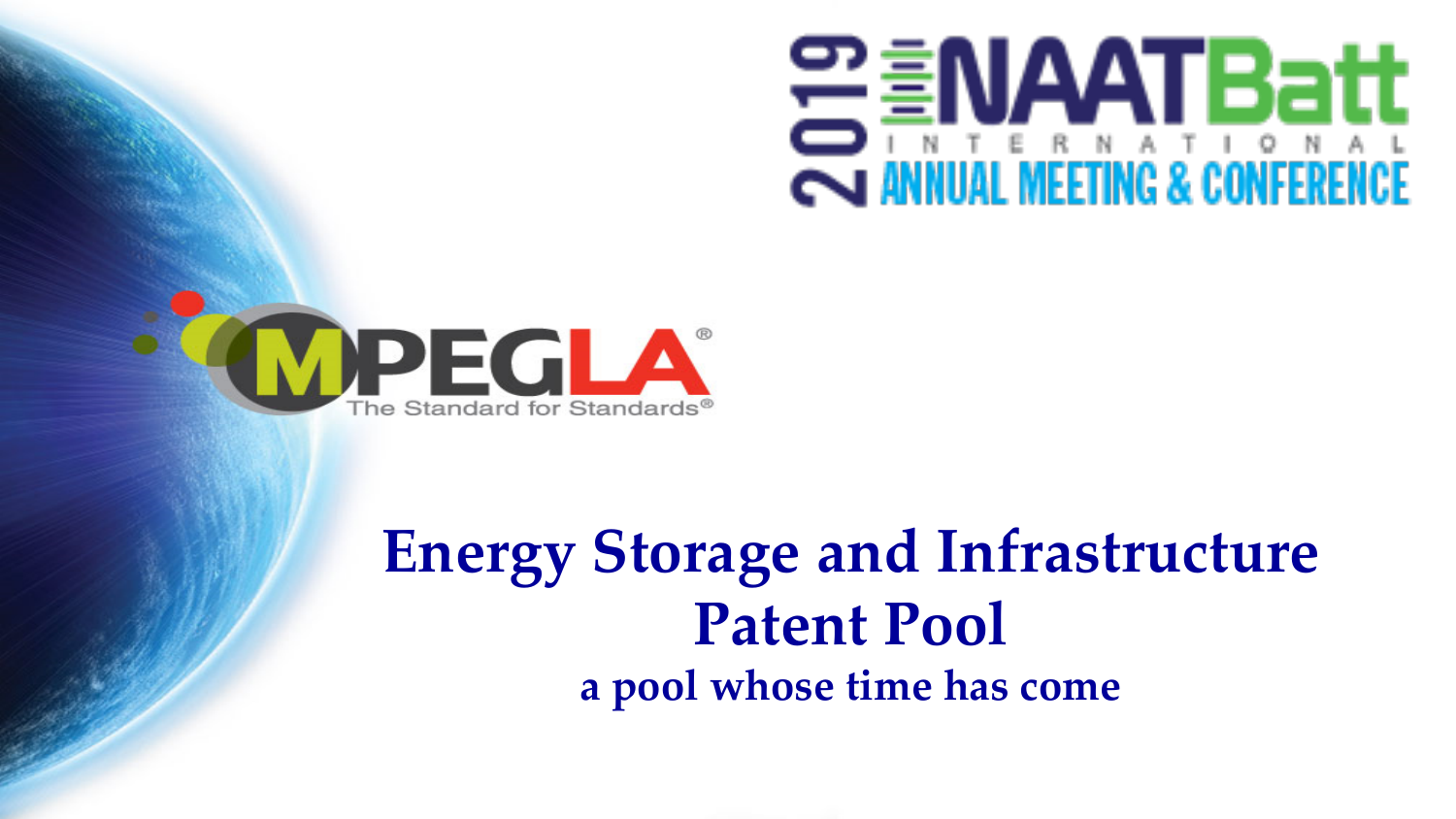## **MPEG LA® Licensing Model**

**No Model – IPR Thicket**



 $(I \times L)$ 

#### **MPEG LA® "Many-to-Many" Licensing Model**



**MPEG LA pioneered modern patent pool licensing with the MPEG-2 Video Standard**

**\* IPR=Intellectual Property Rights**

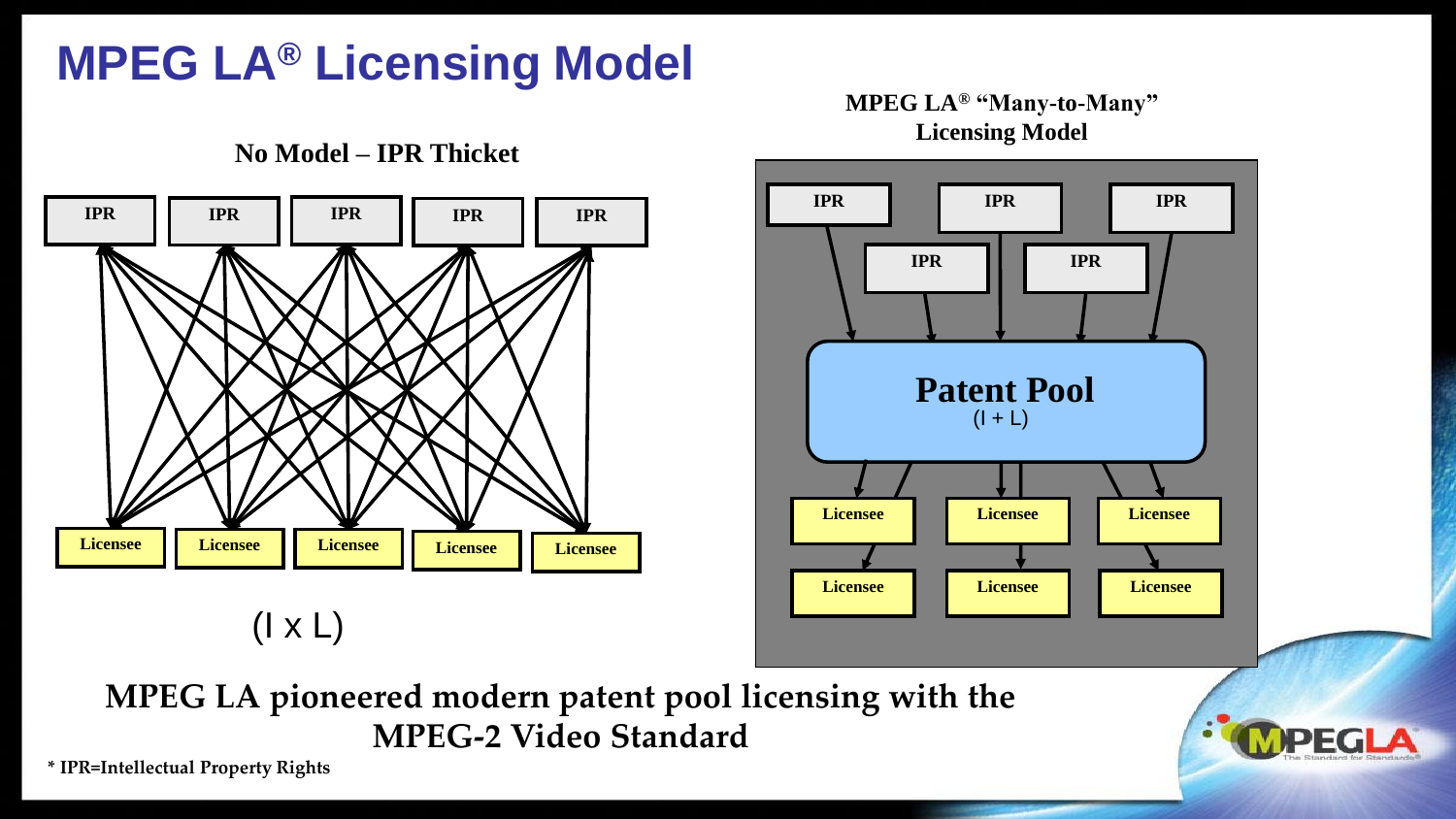## **Energy Storage and Transportation Infrastructure Challenges and Opportunities**

- **Standards and Interoperability**
- **Speed adoption and reduce risk**
	- o **Efficient access and freedom to operate**
	- o **Substantially reduce litigation**
	- o **Provide total market solutions**
- **Burgeoning battery industry market** o **\$30B (2016) growing to >\$70B by 2020**
- **Promote and incentivize innovation!**

3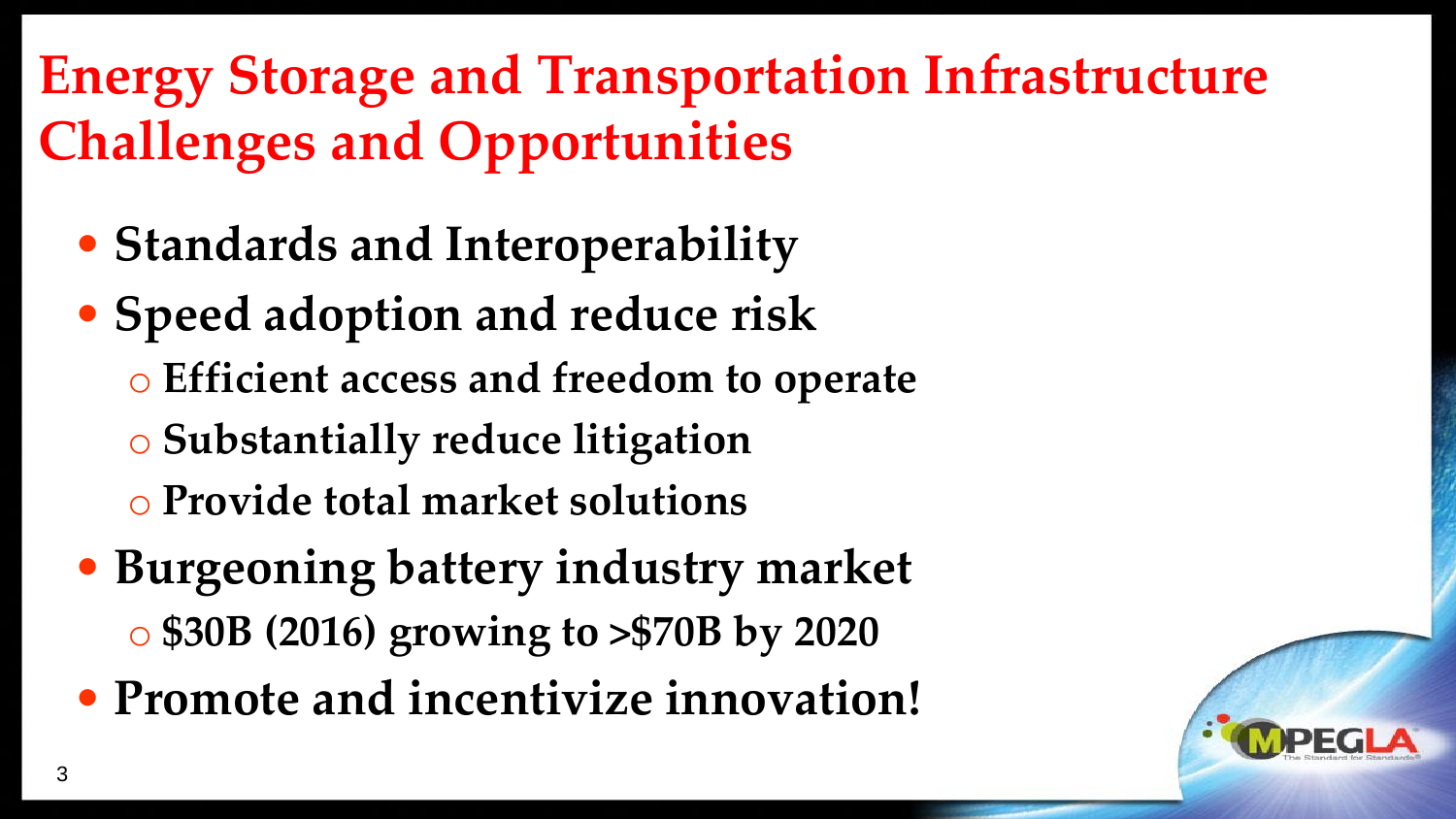# **Energy Storage and Infrastructure Patent Pool**



- **IPR let a let a let a let a let a sub-pools comprising key technologies**
	- **Technology/Application matrix defines relevant intellectual property**
	- **Non-Exclusive Worldwide Licenses**
	- **Standards & Interoperability**